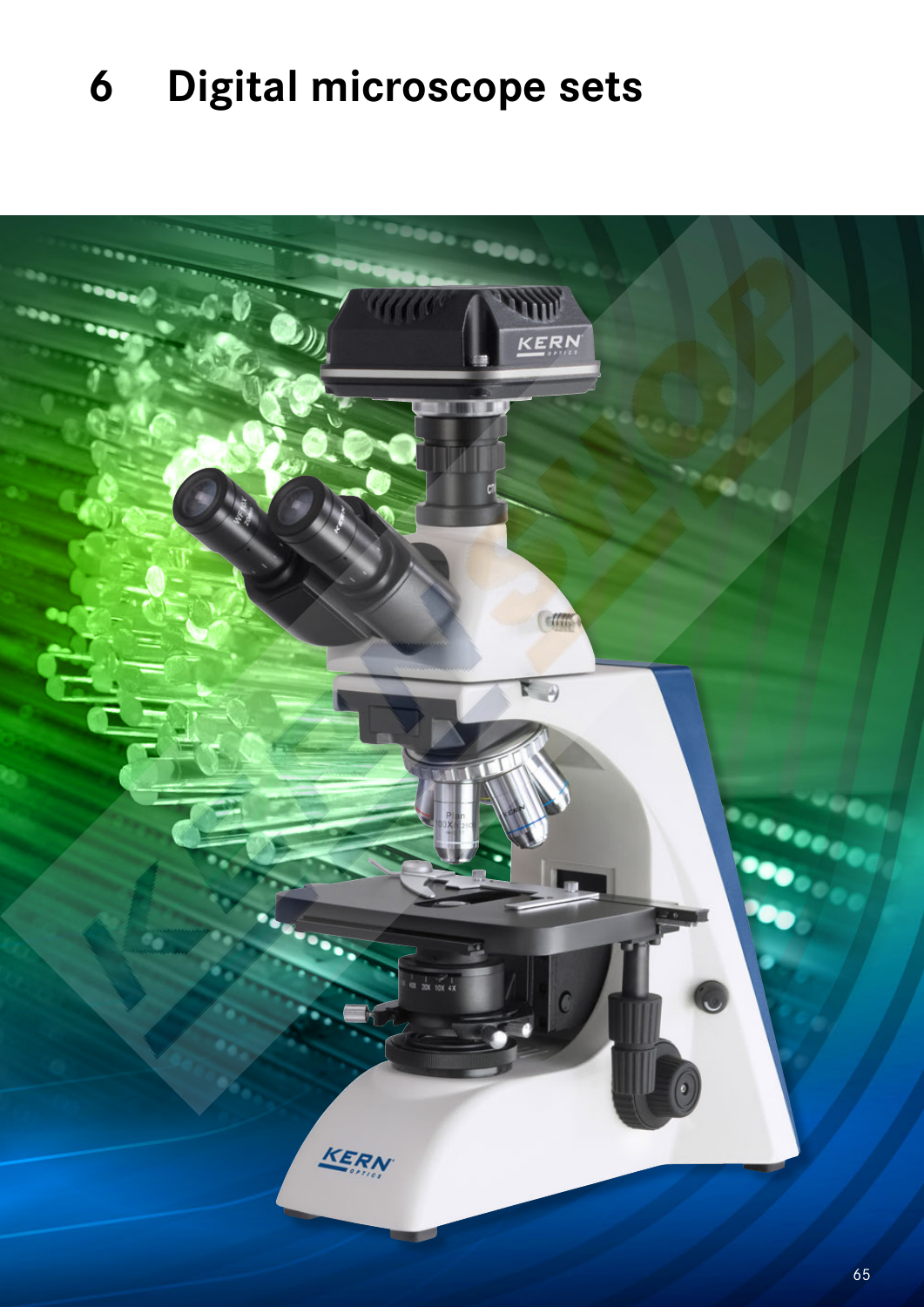# Digital microscope sets KERN OBE-S · OBF-S



OBE-1 with camera OBE-1 with tablet OBF-1 with camera OBE-1 with camera OBE-1 with camera OBE-1 with tablet

# Our all-round compound microscope as a comprehensive digital solution for schools, training and laboratories

#### **Features**

**06**

- **·** Laboratory microscopes from the OBE and OBF range are now also available to you as a comprehensive digital solution for your live investigations. Optionally available with an mounted tablet or C-mount camera. Naturally, the appropriate C-mount adapter is included with the delivery
- **·** The mounted KERN ODC 241 tablet-camera has been specially developed for simple, convenient and direct investigation of the sample on the screen. Ideally suited for school pupils and students in education or for demonstration purposes in the laboratory
- **·** The mounted C-mount camera is available in different versions and can be used anywhere
- **·** For detailed information on the individual components, see the relevant product description of the individual item
- **·** A protective dust cover, eye cups, as well as multi-lingual user instructions are included in the scope of the delivery

#### **Technical data**

- **·** Finite optical system
- **·** Quadplex nosepiece
- **·** Siedentopf 30° inclined/360° rotatable
- **·** Diopter adjustment: One-sided
- **·** Eyepiece: HWF 10×/∅ 18 mm

#### **OBE-1**

**·** Overall dimensions W×D×H 320×180×365 mm

- **·** Net weight approx. 5,5 kg
- **·** Objective quality: Achromatic
- **·** Objectives OBE 104: 4×/10×/40×
- **·** Objectives OBE 114: 4×/10×/40×/100×
- **·** Illumination: 3 W LED (transmitted)

#### **OBF-1**

- **·** Overall dimensions W×D×H 395×200×380 mm
- **·** Net weight approx. 7,7 kg
- **·** Objective quality OBF 131: Achromatic
- **·** Objective quality OBF 132/133: Plan
- **·** Objectives: 4×/10×/40×/100×
- **·** Illumination OBF 131/132: 20 W Halogen (transmitted)
- **·** Illumination OBF 133: 3 W LED (transmitted)

| <b>Model</b>       | Standard configuration (camera) |                      |                                       |             |                                                               | Price<br>excl. of VAT |
|--------------------|---------------------------------|----------------------|---------------------------------------|-------------|---------------------------------------------------------------|-----------------------|
| <b>KERN</b>        | Included<br>camera              | Resolution<br>camera | Interface                             | Sensor      | Details microscope,<br>camera                                 | ex works              |
| <b>OBE 104C825</b> | <b>ODC 825</b>                  | 5 MP                 | USB 2.0 (6,8 - 55 FPS)                | CMOS 1/2,5" |                                                               | $1040,-$              |
| OBE 114C825        |                                 |                      |                                       |             | <b>KERN Optics catalogue</b>                                  | $1100,-$              |
| OBE 104C832        | ODC 832                         | 5 MP                 | USB 3.0 (14,2 - 101,2 FPS)            | CMOS 1/2,5" | Page 13, 85                                                   | $1180 -$              |
| <b>OBE 114C832</b> |                                 |                      |                                       |             |                                                               | $1230,-$              |
| <b>OBE 104T241</b> | ODC 241                         | 5 MP                 | WLAN, USB 2.0, HDMI, SD (15 - 30 FPS) | CMOS 1/2,5" | <b>KERN Optics catalogue</b><br>Page 13, 89                   | $1650 -$              |
| <b>OBE 114T241</b> |                                 |                      |                                       |             |                                                               | $1700 -$              |
| OBF 131C825*       |                                 |                      |                                       |             | www.kern-sohn.com,                                            | $1280 -$              |
| OBF 132C825*       | ODC 825                         | 5 MP                 | USB 2.0 $(6,8 - 55$ FPS)              | CMOS 1/2,5" | <b>KERN Optics catalogue</b>                                  | $1390 -$              |
| OBF 133C825*       |                                 |                      |                                       |             | Page 85                                                       | $1370 -$              |
| OBF 131C832*       | ODC 832                         | 5 MP                 | USB 3.0 (14,2 - 101,2 FPS)            |             | www.kern-sohn.com,<br><b>KERN Optics catalogue</b><br>Page 85 | $1430 -$              |
| OBF 132C832*       |                                 |                      |                                       | CMOS 1/2,5" |                                                               | 1540,-                |
| OBF 133C832*       |                                 |                      |                                       |             |                                                               | $1520 -$              |
| OBF 131T241*       |                                 |                      |                                       |             | www.kern-sohn.com,                                            | $1860,-$              |
| OBF 132T241*       | ODC 241                         | 5 MP                 | WLAN, USB 2.0, HDMI, SD (15 - 30 FPS) | CMOS 1/2,5" | <b>KERN Optics catalogue</b>                                  | $1970 -$              |
| OBF 133T241*       |                                 |                      |                                       |             | Page 89                                                       | $1950,-$              |

**E** \*ONLY WHILE STOCKS LAST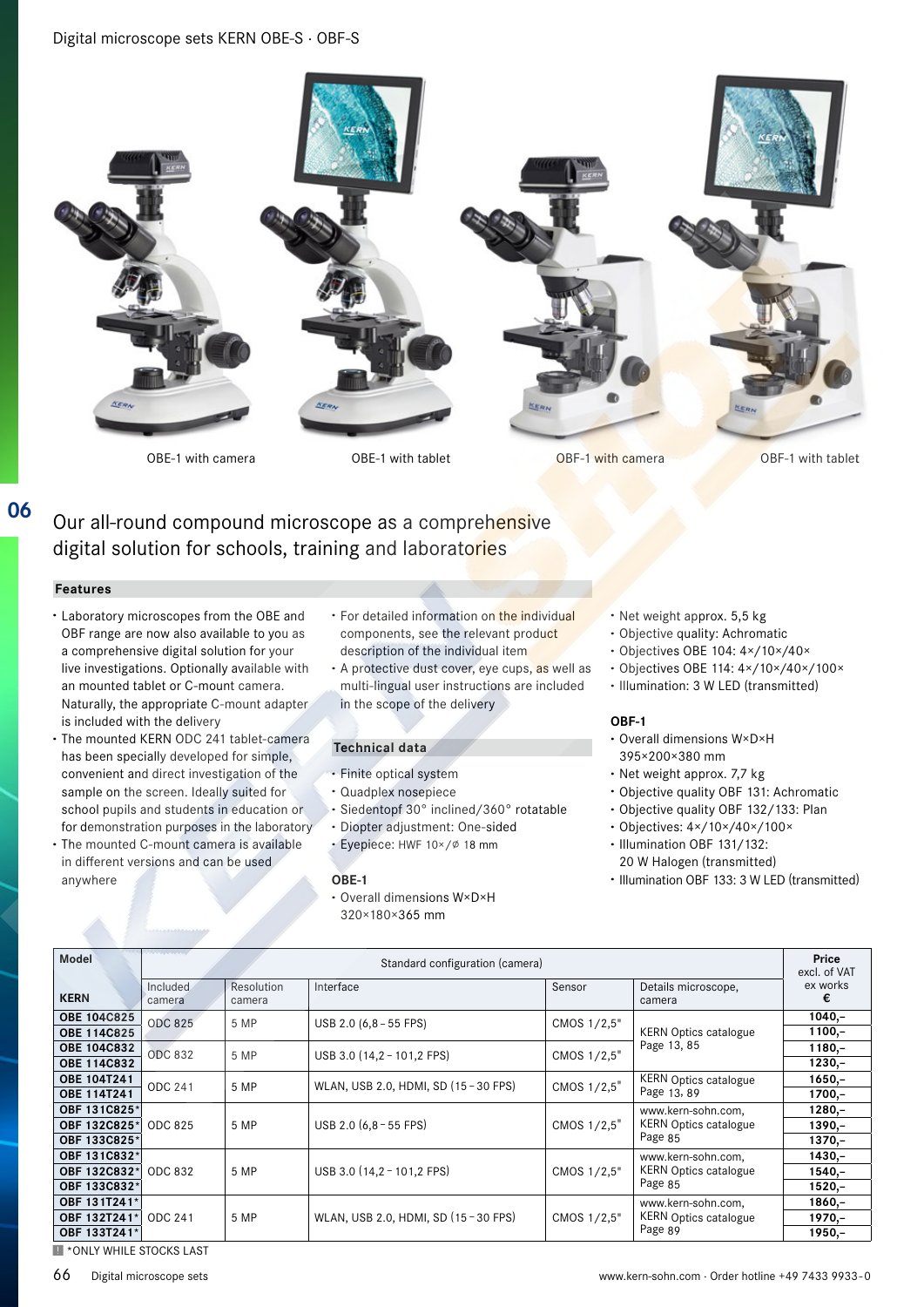

# The digital laboratory assistant with infinity optical unit and fixed, Köhler illumination

# **Features**

- **·** Laboratory microscopes from the OBL and OBN range are now also available to you as a comprehensive digital solution for your live investigations. Optionally available with an mounted tablet or C-mount camera. Naturally, the appropriate C-mount adapter is included with the delivery.
- **·** The mounted KERN ODC 241 tablet-camera has been specially developed for simple, convenient and direct investigation of the sample on the screen. Ideally suited for school pupils and students in education or for demonstration purposes in the laboratory
- **·** The mounted C-mount camera is available in different versions and can be used anywhere
- **·** For detailed information on the individual components, see the relevant product description of the individual item

**·** A protective dust cover, eye cups, as well as multi-lingual user instructions are included in the scope of the delivery

# **Technical data**

- **·** Infinity optical system
- **·** Siedentopf 30° inclined/360° rotatable
- **·** Eyepiece: HWF 10×/∅ 20 mm

# **OBL-1**

- **·** Quadplex nosepiece
- **·** Diopter adjustment: One-sided
- **·** Overall dimensions W×D×H 395×200×380 mm
- **·** Net weight approx. 7,7 kg
- **·** Objective quality: Infinity E-Plan
- **·** Objectives: 4×/10×/40×/100×
- **·** Illumination OBL 135: 20 W Halogen (transmitted) **·** Illumination OBL 137: 3 W LED (transmitted)

#### **OBN-1**

- **·** Quintuple nosepiece
- **·** Diopter adjustment: Both-sided
- **·** Overall dimensions W×D×H 390×200×400 mm
- **·** Net weight approx. 10 kg
- **·** Objective quality: Infinity Plan
- **·** Objectives: 4×/10×/20×/40×/100×
- **·** Illumination OBN 132: 20 W Halogen (transmitted)
- **·** Illumination OBN 135: 3 W LED (transmitted)

**06**

| Model                                    | Standard configuration (camera) |                      |                                       |             |                                             |                      |
|------------------------------------------|---------------------------------|----------------------|---------------------------------------|-------------|---------------------------------------------|----------------------|
|                                          | Included<br>camera              | Resolution<br>camera | Interface                             | Sensor      | Details microscope,<br>camera               | ex works<br>€        |
| <b>OBL 135C825</b><br><b>OBL 137C825</b> | <b>ODC 825</b>                  | 5 MP                 | USB 2.0 (6,8 - 55 FPS)                | CMOS 1/2,5" | <b>KERN Optics catalogue</b><br>Page 18, 85 | $1470,-$<br>$1490,-$ |
| <b>OBL 135C832</b><br><b>OBL 137C832</b> | ODC 832                         | 5 MP                 | USB 3.0 (14,2 - 101,2 FPS)            | CMOS 1/2,5" | <b>KERN Optics catalogue</b><br>Page 18, 85 | $1620 -$<br>$1630,-$ |
| OBL 135T241<br>OBL 137T241               | ODC 241                         | 5 MP                 | WLAN, USB 2.0, HDMI, SD (15 - 30 FPS) | CMOS 1/2,5" | <b>KERN Optics catalogue</b><br>Page 18, 89 | $2050,-$<br>$2100 -$ |
| <b>OBN 132C825</b>                       | ODC 825                         | 5 MP                 | $USB 2.0 (6.8 - 55 FPS)$              | CMOS 1/2,5" | <b>KERN Optics catalogue</b><br>Page 22, 85 | $1880 -$             |
| <b>OBN 135C825</b><br><b>OBN 132C832</b> | ODC 832                         | 5 MP                 | USB 3.0 (14,2 - 101,2 FPS)            | CMOS 1/2,5" | <b>KERN Optics catalogue</b>                | $1880,-$<br>$2010,-$ |
| <b>OBN 135C832</b><br><b>OBN 132T241</b> | ODC 241                         |                      |                                       |             | Page 22, 85<br>KERN Optics catalogue        | $2010,-$<br>$2470,-$ |
| <b>OBN 135T241</b>                       |                                 | 5 MP                 | WLAN, USB 2.0, HDMI, SD (15 - 30 FPS) | CMOS 1/2,5" | Page 22, 89                                 | $2470 -$             |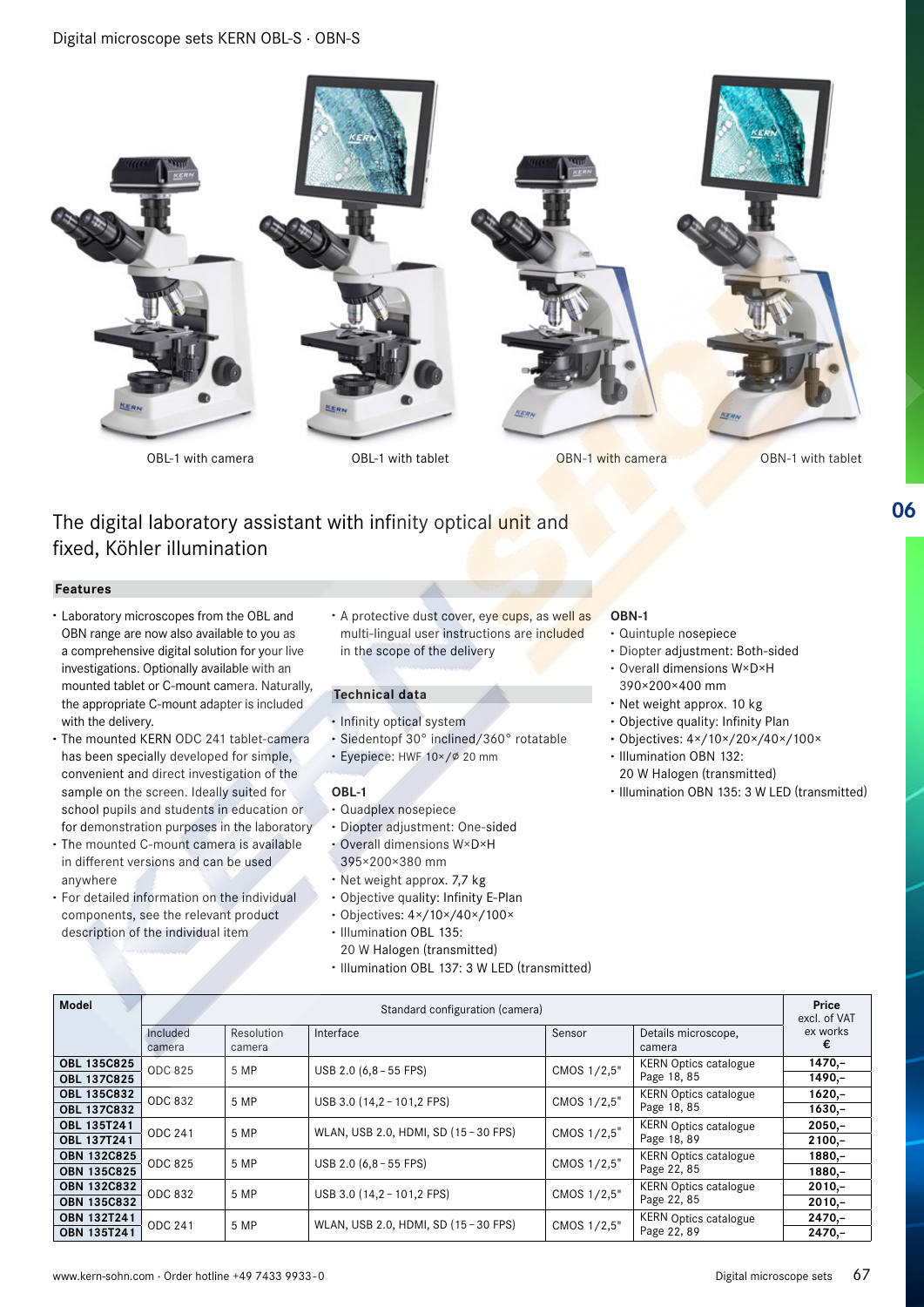

The flexible, affordable all-rounder with zoom function as a digital solution for schools, training companies, inspection authorities and laboratories

# **Features**

**06**

- **·** The flexible, cost-effective OZL-46 range is now also available to you as a comprehensive digital solution for your live investigations. Optionally available with an mounted tablet or C-mount camera. Naturally, the appropriate C-mount adapter is included with the delivery.
- **·** The mounted KERN ODC 241 tablet-camera has been specially developed for simple, convenient and direct investigation of the sample on the screen. Ideally suited for school pupils and students in education or for demonstration purposes in the laboratory
- **·** The mounted C-mount camera is available in different versions and can be used anywhere
- **·** For detailed information on the individual components, see the relevant product description of the individual item
- **·** A protective dust cover, eye cups, as well as multi-lingual user instructions are included in the scope of the delivery

# **Technical data**

- **·** Optical system: Greenough optics
- **·** Brightness adjustable (separate)
- **·** Tube 45° inclined
- **·** Magnification ratio: 6,4:1
- **·** Light distribution 50:50
- **·** Interpupillary distance 55 – 75 mm
- **·** Diopter adjustment: Both-sided
- **·** Overall dimensions W×D×H 300×240×420 mm
- **·** Net weight approx. 5 kg
- **·** Eyepiece: HWF 10×/∅ 20 mm
- **·** Field of view: ∅ 28,6 – 4,4 mm
- **·** Objective: 0,7× – 4,5×
- **·** Stand OZL 464/466: Pillar style
- **·** Stand OZL 468: Arm curved
- **·** Illumination: 3 W LED (incident + transmitted)

| <b>Model</b>       |                                 |                      |                                       |             |                                             | Price         |
|--------------------|---------------------------------|----------------------|---------------------------------------|-------------|---------------------------------------------|---------------|
|                    | Standard configuration (camera) |                      |                                       |             |                                             |               |
| <b>KERN</b>        | Included<br>camera              | Resolution<br>camera | Interface                             | Sensor      | Details microscope,<br>camera               | ex works<br>€ |
| <b>OZL 464C825</b> | ODC 825                         | 5 MP                 | USB 2.0 (6,8 - 55 FPS)                | CMOS 1/2,5" |                                             | $970 -$       |
| OZL 466C825        |                                 |                      |                                       |             |                                             | $990 -$       |
| OZL 468C825        |                                 |                      |                                       |             | <b>KERN Optics catalogue</b>                | $970 -$       |
| OZL 464C832        | ODC 832                         | 5 MP                 | USB 3.0 (14,2 - 101,2 FPS)            | CMOS 1/2,5" | Page 46, 85                                 | $1110,-$      |
| OZL 466C832        |                                 |                      |                                       |             |                                             | $1130,-$      |
| OZL 468C832        |                                 |                      |                                       |             |                                             | $1110,-$      |
| OZL 464T241        | ODC 241                         | 5 MP                 | WLAN, USB 2.0, HDMI, SD (15 - 30 FPS) |             | <b>KERN Optics catalogue</b><br>Page 46, 89 | $1580,-$      |
| OZL 466T241        |                                 |                      |                                       | CMOS 1/2,5" |                                             | $1600,-$      |
| OZL 468T241        |                                 |                      |                                       |             |                                             | $1580 -$      |